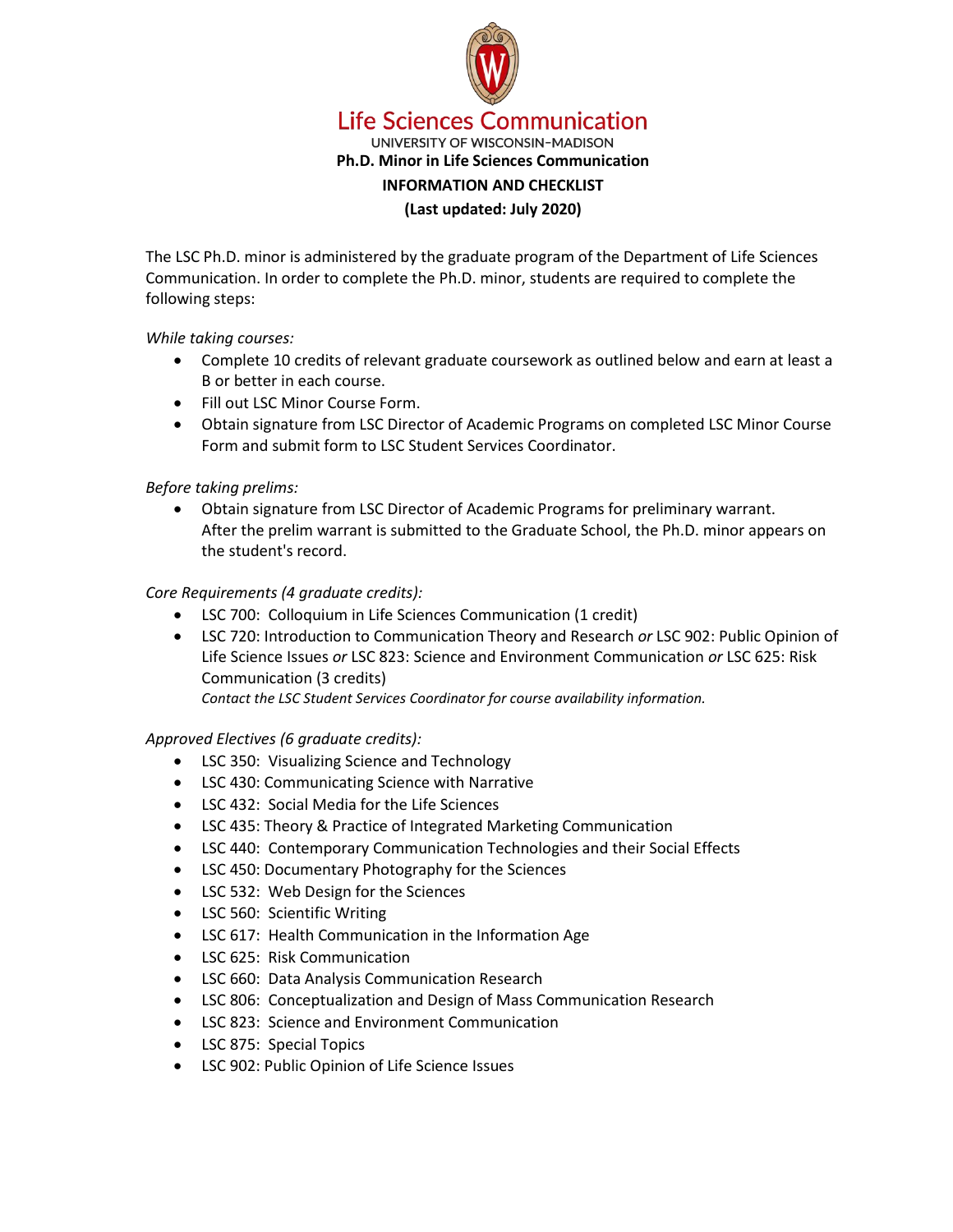Important note:

• Any course from this list or any course offered by LSC graduate faculty at or above the 700 level can be counted toward the six-credit elective requirement. This excludes independent study, independent research and thesis credit. However, this includes special topics courses approved by the LSC graduate committee and indicated by the course number 875.